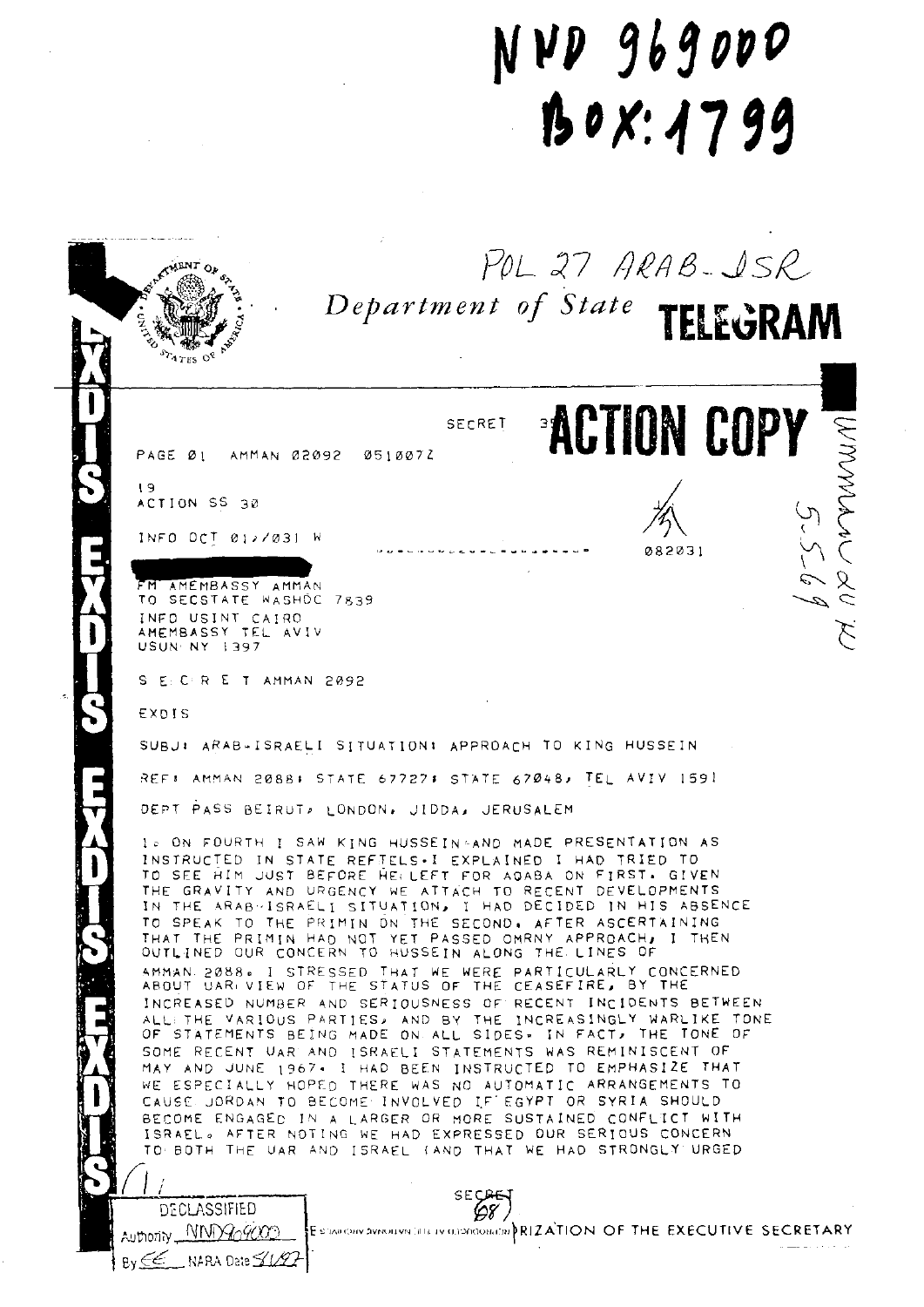

REPRODUCED AT THE NATIONAL ARCHIVES.



SAFTMENT OF **PATES OF** 

 $\alpha$ 

Department of State TELEGRAM

SECRET

PAGE 02 AMMAN 02092 0510072

ISRAEL'TO BE MORE RESTRAINED WITH REGARD TO RETALIATIONS AGAINST JORDANI, I MENTIONED THAT WE BELIEVED ISRAEL DESIRES TO SEE THE SITUATION DEFUSED. I ALSO POINTED OUT, HOWEVER, THE POINTS MADE BY MRS. MEIR TO AMB BARBOUR WITH RESPECT TO HOW MUCH ISRAELI PATIENCE WAS BEING TRIED: IN THE BEISAN AREA ITEL'AVIV 1591). I CONCLUDED BY TAHNKING HIM FOR RECEIVING ME JUST BEFORE HIS DEPARTURE FOR CAIRO, WHERE UNDOUBTEDLY HE WOULD BE DISCUSSING SOME OF THE VERY THINGS I HAD JUST

MENTIONED.

DEPARTMENT

2. HUSSEIN RESPONDED THAT HE FIRST WANTED TO ASSURE ME THAT "AT THIS TIME" THERE ARE NO ARRANGEMENTS BY WHICH JORDAN WOULD AUTOMATICALLY BECOME INVOLVED IF MORE GENERALIZED ISRAELI-EGYPTIAN HOSTILITIES SHOULD COME ABOUT. NEVERTHELESS, THERE WOULD BE GREAT PRESSURE ON JORDAN TO BECOME INVOLVED. ALTHOUGH THERE ARE NOW NO AUTOMATIC ARRANGEMENTS. HE COULD NOT SAY WHAT A PATTERN OF CONTINUED INCIDENTS AND LACK OF PROGRESS TOWARDS A PEACEFUL SETTLEMENT WOULD FORCE UPON THE ARABS. HE THEN LAUNCHED INTO AN APPEAL FOR "SOME RESULTS FROM THE EFFORTS OF OUR FRIENDS" IN THE FOUR POWER MEETINGS AND OTHER CONTACTS. HE SAID HE DID NOT SEE HOW THE ARABS COULD GO ON TAKING MUCH MORE OF THE PRESENT SITUATION, BUT HE WOULD DO HIS BEST AS LONG AS HE COULD TO KEEP THE SITUATION FROM WORSENING. HE COMMENTED THAT IT WAS NOT ENOUGH TO HOPE THAT ISRAELI WOULD STOP ITS RETALIATORY RAIDS ON AND DEEP PENETRATIONS OF JORDAN: IT WAS ALSO NECESSARY THAT ISRAEL SHOW SOME WILL TO MOVE TOWARD PEACE INSTEAD OF FOLLOWING THE HARD LINE IT HAS BEEN TAKING.

3. I SAID I BELIEVED FEDAYEEN ACTIVITIES IN THE NORTHERN JORDAN VALLEY REPRESENTED THE GREATEST SINGLE CAUSE OF INCIDENTS BETWEEN JORDAN AND ISRAEL. I REVIEWED MY DISCUSSION OF THIS POINT WITH THE PRIMIN AND STATED THAT, IF SOME WAY COULD BE FOUND TO PREVENT THE FEDAYEEN FROM INITIATING ACTIVITY IN THE BETSAN AREAL A GREAT DEAL OF THE PROBLEM COULD BE REMOVED. THERE WOULD BE LITTLE REASON FOR JORDANIAN ANDI ISRAELI MILITARY TO ENGAGE IN FIREFIGHTS. MEANWHILE, OUR INFORMATION IS THAT THE ISRAELT CIVILIANS IN THE BEISAN AREA ARE PLACING MUCH PRESSURE ON THE GOI TO ACT TO PREVENT THEIR HAVING TO SPEND MOST OF THEIR TIME IN SHELTERS. I MENTIONED THAT ONCE AGAIN PRIMIN RIFAI HAD TURNED DOWN MY

NOT TO BE REPRODUCED WITHOUT THREADER ORIZATION OF THE EXECUTIVE SECRETARY